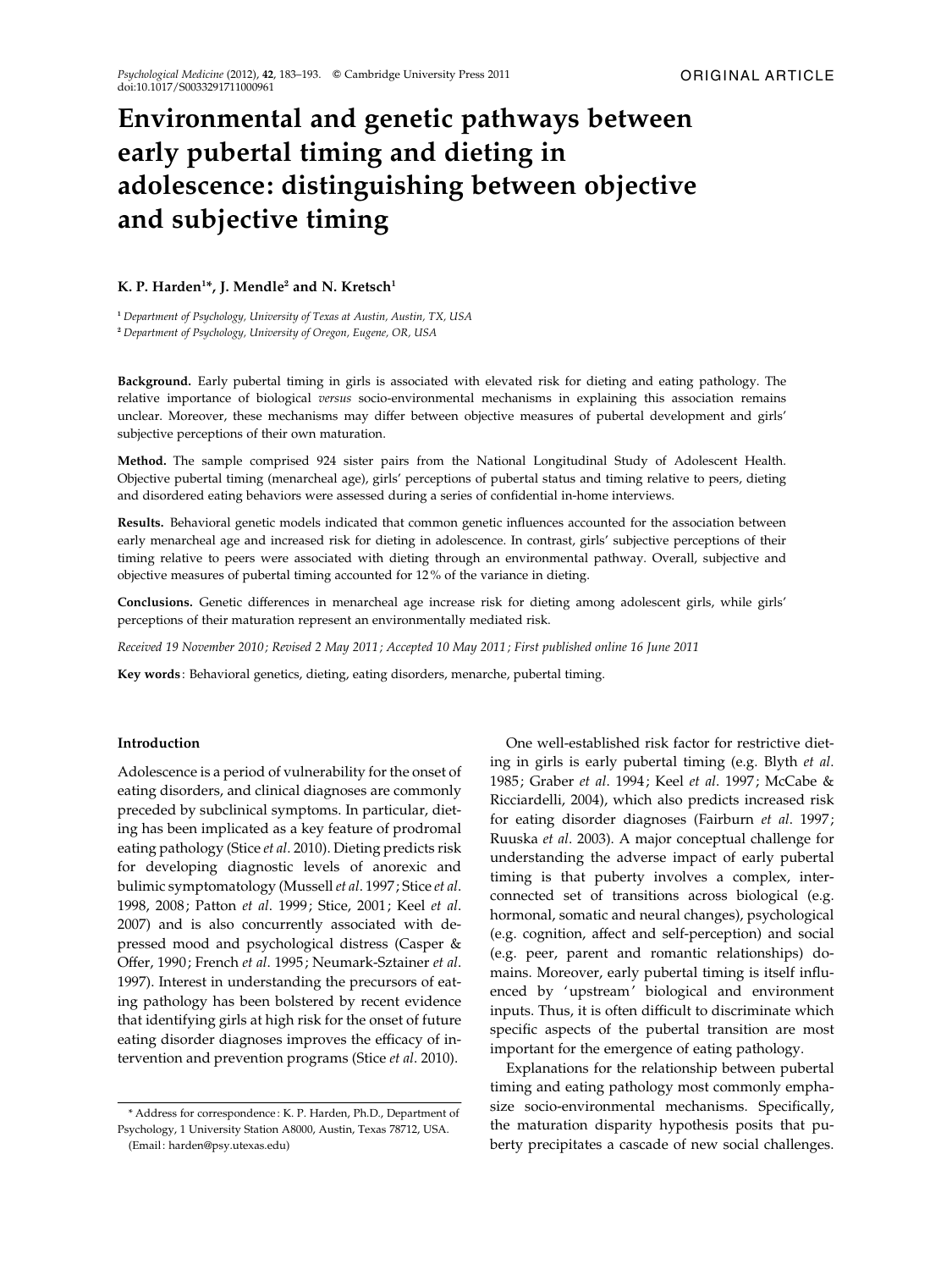Early maturing girls, because of their relative youth, have fewer cognitive and emotional resources with which to navigate these challenges (Ge & Natsuaki, 2009). Certainly, the relatively early development of secondary sex characteristics (and feelings of sexual attraction; McClintock & Herdt, 1996) promotes not only early initiation of romantic or sexual relationships, but also thinking of oneself and one's body as a potential object of romantic or sexual desire. This shift in behavior and thinking is hypothesized to result in greater risk for eating disorder symptoms. The physical changes of puberty, moreover, involve increasing adiposity and breast development, which create discrepancies between a post-pubertal girl's body shape and the 'thin ideal'. This may provoke body dissatisfaction and lower self-esteem (Graber et al. 1994; Stice, 2001), heightening disordered attempts at weight control to stop or reverse unwanted bodily changes. The discrepancy between the thin body ideal and pubertal maturation may be particularly accentuated for early maturers, as later developing peers are likely to display thinner, pre-pubertal shapes.

An alternative perspective is that the relationship between pubertal timing and eating disorder symptomatology is due to common underlying genetic risks. Some twin studies have estimated moderate to large heritabilities for eating disorder diagnoses (50–83%; Bulik et al. 1998, 2000), while others have estimated more modest genetic variance for anorexia symptoms (22%, Mazzeo et al. 2009). With regard to specific eating behaviors, dieting and weight loss have moderate (31–42%) heritability (Rutherford et al. 1993; Mazzeo et al. 2009). Pubertal timing is also moderately to strongly heritable (43–88%; Rowe, 2002; Mustanski et al. 2004; Ge et al. 2007). Initial molecular genetic research has identified genes related to ovarian hormone biosynthesis and metabolism (Gorai et al. 2003; Kadlubar et al. 2003; Guo et al. 2006; Mitchell et al. 2008) and ovarian hormone receptors (Stavrou et al. 2002, 2006; Long et al. 2005) as important for individual differences in age at menarche. Interestingly, ovarian hormone genes are also promising candidates for genetic influence on eating disorders (Klump & Culbert, 2007). Ovarian hormones predict changes in food intake (Asarian & Geary, 2006; Edler et al. 2007; Klump et al. 2008) and regulate the expression of genes in the serotonin system, which influences appetite and food intake (Rubinow et al. 1998; Bethea et al. 2002). In addition, Elks et al. (2010), in a meta-analysis of genome-wide association studies of age at menarche, found evidence for association with four genetic loci, which had been previously associated with adult body mass index, and three genetic loci, which were located in or near genes involved in energy homeostasis and body weight. This overlap in the specific genes involved in the etiology of both eating-related outcomes and age at menarche suggests that the elevated rates of eating-related pathology in early maturing girls may be due, at least in part, to common genetic influences.

It is important to note that the question of how girls' risk for disordered eating is associated with pubertal timing is a different research question than how disordered eating is associated with pubertal status. This latter question focuses on puberty as a universal transition: What mechanisms make post-pubertal girls generally more vulnerable to eating disorder symptoms than pre-pubertal girls ? In particular, behavioral genetic research by Klump and colleagues has shown that pubertal status moderates the genetic influences on disordered eating behaviors and attitudes, with negligible genetic influence in pre-pubertal females and strong genetic influences post-puberty (Klump et al. 2003, 2007; Culbert et al. 2009) – a pattern that may be due to rising levels of estradiol (Klump et al. 2010). While this line of research highlights the importance of biological mechanisms for understanding the relationship between within-person change in pubertal status and eating disorder symptoms, whether biological mechanisms underlie the impact of between-person differences in pubertal change remains unknown.

Understanding the relationship between early pubertal development and eating pathology is further complicated by ambiguity regarding how best to conceptualize and measure pubertal timing. Dorn and colleagues (2006) noted that many measures of pubertal timing employed in research show only modest levels of agreement and, in fact, tap distinct developmental constructs. Building off this work, we believe that it is important for research on the sequelae of early pubertal timing to distinguish between ' objective' pubertal timing, defined as a girl's actual age at pubertal maturation relative to the population as measured by a discrete and accurately assessed indicator (such as age at menarche), and ' subjective' pubertal timing, defined as a girl's perceptions of her pubertal status relative to her peers. Although girls' perceptions of pubertal development may not be biologically accurate, they may nevertheless be psychologically meaningful. A girl who perceives her body to be more mature than other girls her age may be at elevated risk for eating-related pathology, even if her development is not objectively early.

The current study used a longitudinal, family-based research design to investigate two research questions. First, to what extent is objectively early pubertal timing, as measured by age at menarche, associated with elevated risk for dieting in adolescence ? Second, are girls' subjective perceptions of their pubertal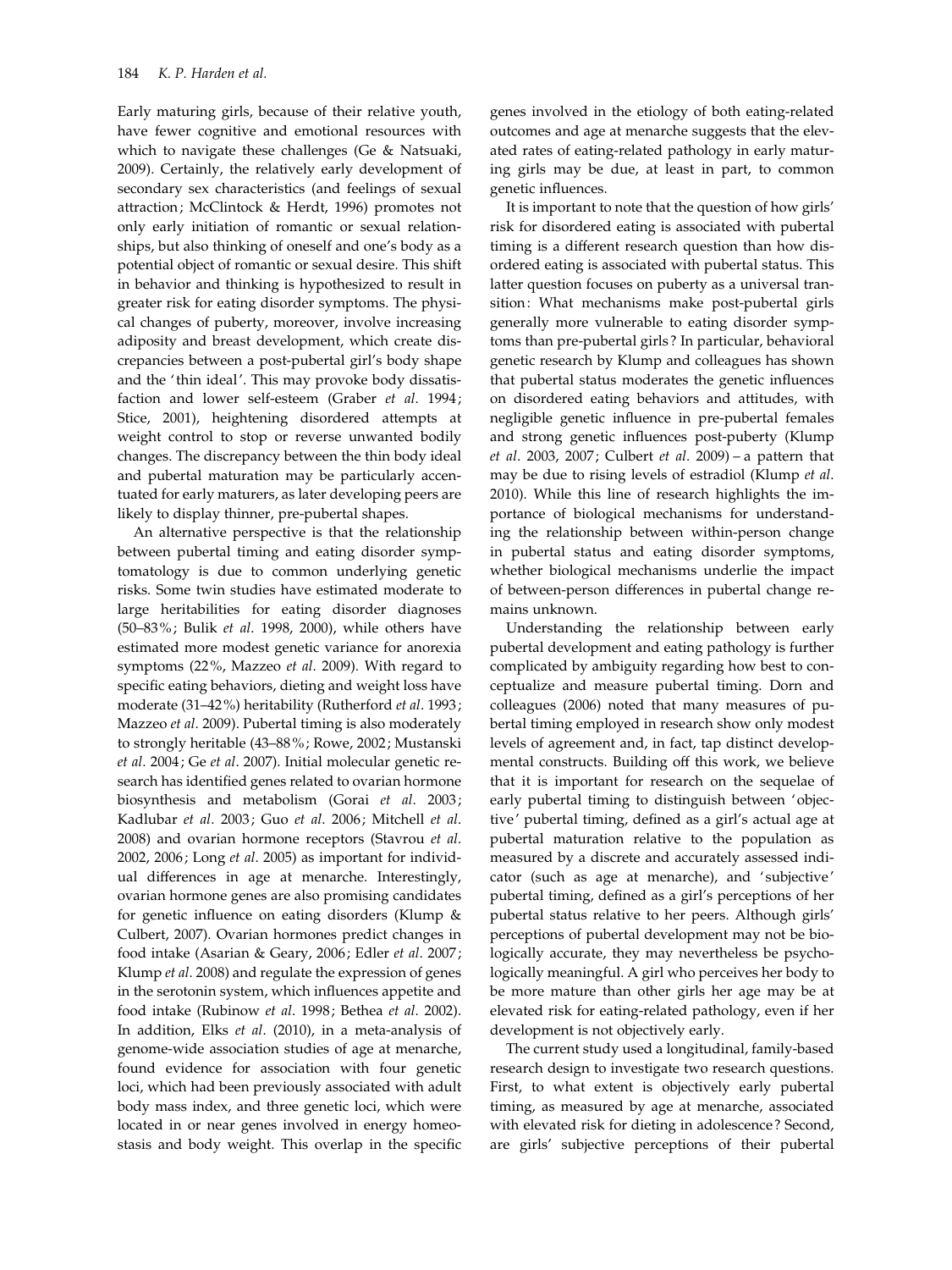|                         | Age at menarche | Self-rated<br>pubertal<br>development | Peer comparison<br>of pubertal<br>development |
|-------------------------|-----------------|---------------------------------------|-----------------------------------------------|
| MZ twins                | $0.61 (n=139)$  | $0.38(n=137)$                         | $0.55(n=139)$                                 |
| DZ twins                | $0.31(n=111)$   | $0.29 (n=109)$                        | $0.27(n=111)$                                 |
| Full siblings           | $0.29(n=362)$   | $0.17 (n=355)$                        | $0.09(n=362)$                                 |
| Half siblings           | $0.18(n=109)$   | $0.08(n=109)$                         | $0.08(n=108)$                                 |
| Cousins                 | $0.22(n=65)$    | $0.04(n=64)$                          | $0.16(n=64)$                                  |
| Non-biological siblings | $0.08(n=110)$   | $0.04(n=107)$                         | $0.00(n=110)$                                 |

Table 1. Sibling pair correlations for age at menarche, self-rated pubertal development and peer comparison of pubertal development

MZ, Monozygotic ; DZ, dizygotic.

Correlations significantly different than zero at  $p < 0.05$  are shown in bold. Numbers of complete pairs are shown in parentheses.

timing associated with dieting via different mechanisms than objective measures of pubertal timing?

#### Measures

#### Age at menarche

Methods

## **Participants**

Data were drawn from the National Longitudinal Study of Adolescent Health (AddHealth; Harris et al. 2006). Participants were identified using a stratified, school-based sampling design and school rosters were used to select a sample of adolescents ( $n=10 480$ females; 10 264 males) who completed an in-home interview in 1994–1995 (Wave I, mean age=16.12 years,  $s.D. = 1.67$ ). Sensitive topics were assessed by having participants listen through earphones to audiorecorded questions and entering their answers directly into a laptop. Follow-up home interviews were completed in 1995–1996 (Wave II interview; age 11–23 years), 2001–2002 (Wave III; age 18–26 years) and in 2007–2009 (Wave IV; age 24–32 years).

The current sample comprises 1848 female participants from 924 sister pairs: 145 monozygotic twin pairs; 116 dizygotic twin pairs; 369 full sibling pairs; 117 half-sibling pairs; 65 cousin pairs raised as siblings; 112 non-biologically related pairs (e.g. stepsiblings, adopted siblings). Twin pair zygosity was diagnosed through 11 molecular genetic markers and responses to four questionnaire items concerning physical appearance and frequency of being mistaken for one's twin (Harris et al. 2006). The sociodemographic composition of sibling pairs in Add-Health is comparable to the full sample (Jacobson & Rowe, 1999). Race/ethnicity were classified as white  $(n=984, 53.2\%)$ , African-American  $(n=493, 26.7\%)$ , Hispanic ( $n=245$ , 13.3%) or other ( $n=126$ , 6.8%).

At Waves I and II, participants were asked whether they had experienced menarche ('have you ever had a menstrual period?') and, if so, during which month and year. At Wave III, participants were asked 'how old were you when you got your period for the first time ?' We used participants' first reported age at menarche. Mean age of menarche in the sample was 12.17 years (S.D. =1.43, range=7.0–25.0 years). In total, 96% of the sample ( $n=1774$ ) reported an age at menarche that preceded the Wave I assessment; for these individuals, the mean duration between menarche and the Wave I assessment was  $3.92$  (s.D. = 1.89) years. For girls who had not yet experienced menarche at Wave I, the mean delay between Wave 1 and menarche was  $1.19$  (s.p.  $= 1.03$ ) years.<sup>1</sup>† Sibling pair correlations for all measures of pubertal timing are summarized in Table 1.

## Subjective perceptions of pubertal development

Two subjective measures of pubertal development from the Wave I in-home interview were: (1) girls' peer comparisons; (2) girls' self-ratings. Peer comparisons were assessed with the item, 'How advanced is your physical development compared to other girls your age?' using a 5-point scale  $(1 = I \text{ look})$ younger than most; 5=I look older than most; mean=3.31, s.p.=1.15). Peer comparisons were significantly and negatively correlated with age at menarche ( $r=-0.26$ ). Participants' self-ratings of pubertal development were assessed using two Likert scale items regarding breast size  $(1=my$  breasts are about

 $\dagger$  The notes appear after the main text.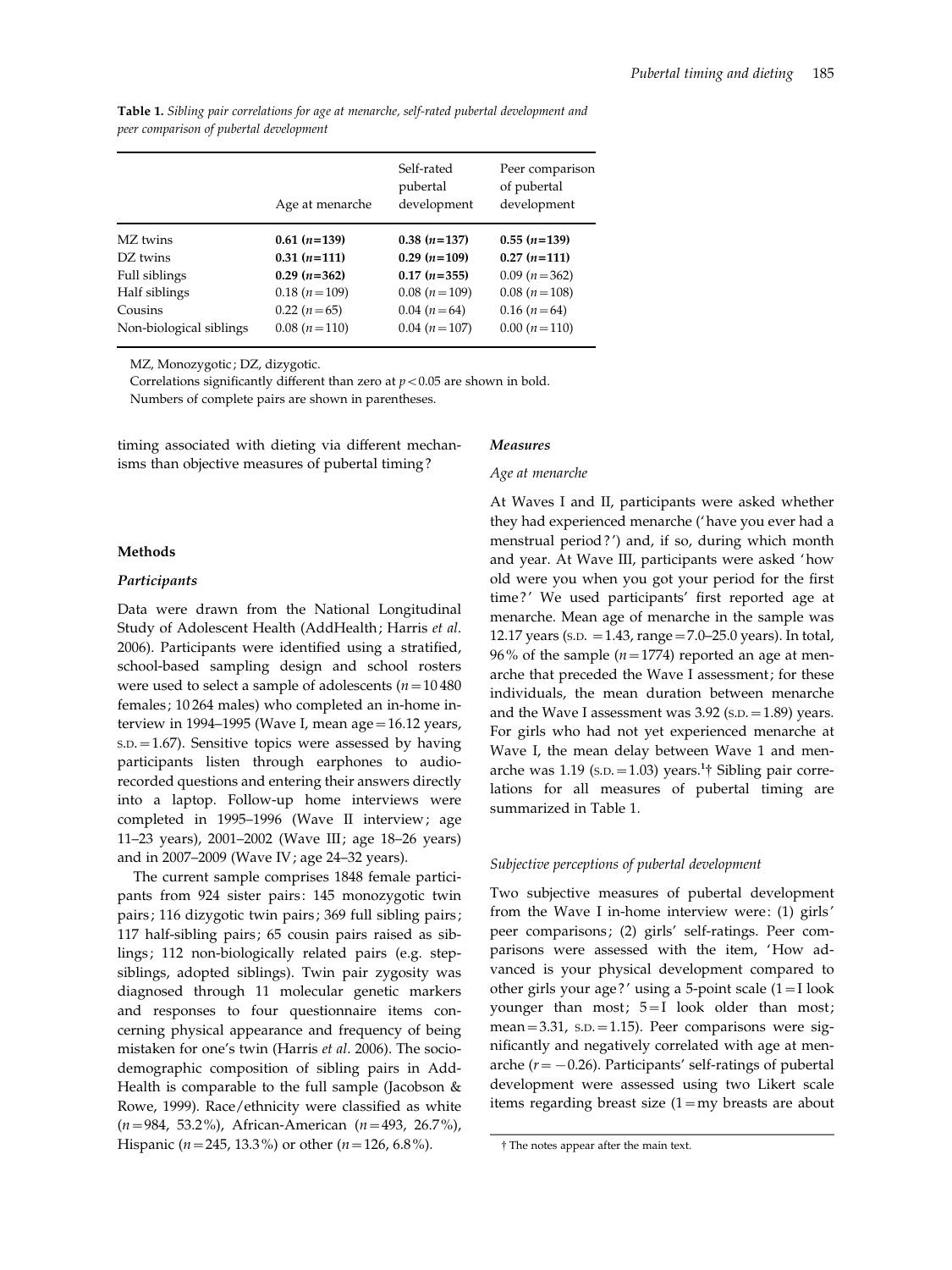| Eating outcome          | Items                                                                                                                                                                                                     | Sample<br>statistics | Predicted by dieting<br>in adolescence? |
|-------------------------|-----------------------------------------------------------------------------------------------------------------------------------------------------------------------------------------------------------|----------------------|-----------------------------------------|
| Binge eating            | Eaten so much in a short period that you would<br>have been embarrassed if others had seen you do it<br>Afraid to start eating because you thought you<br>wouldn't be able to stop or control your eating | $8.9\%$              | OR $1.5*(1.26-1.79)$                    |
| Purging                 | Made yourself throw up<br><b>Took laxatives</b><br>Used diuretics (water pills)                                                                                                                           | $1.2\%$              | OR $3.18*(2.12-4.77)$                   |
| Fasting                 | Fasted or skipped meals<br>Took food supplements that are intended to reduce<br>appetite or replace meals                                                                                                 | $16.7\%$             | OR $1.84*$ $(1.61-2.10)$                |
| History of ED diagnosis | Ever been told by a doctor that you have an eating<br>disorder, such as anorexia or bulimia                                                                                                               | $3.6\%$              | OR $1.62*(1.25-2.10)$                   |
| BMI $(kg/m^2)$          | Calculated from weight and height measured by interviewer                                                                                                                                                 | $26.6(6.8)^a$        | $\beta$ = 3.73* (3.41–4.17)             |

Table 2. Predictive validity of dieting in adolescence for disordered eating outcomes in early adulthood

ED, Eating disorder ; BMI, body mass index.

Eating outcomes measured at AddHealth Wave III (conducted in 2001–2002, age 18–26, mean age=22 years).

<sup>a</sup> Sample mean and S.D.

\* Parameter significant at  $p < 0.05$ .

the same size as when I was in grade school to  $5=$ my breasts are a whole lot bigger than when I was in grade school; they are as developed as a grown woman's breasts; mean= $3.33$ , s.p. = 1.11) and body curviness  $(1=My$  body is about as curvy as when I was in grade school to  $5=$ my body is a whole lot more curvy then when I was in grade school; mean= $3.36$ , s.p. =  $1.09$ ). To calculate a measure of subjective pubertal timing, we calculated the deviation of each participant's score from the mean level of development reported by adolescents of the same age and standardized this deviation score (mean=0, s.p. = 1). Thus, higher scores reflect whether a girl perceives her current pubertal development as more or less advanced than is typically reported by other girls her age. The correlation between self-rated development and age at menarche was small, but in the expected direction  $(r=-0.20)$ , with girls who reported earlier menarche also reporting greater perceived development. There was a significant and positive correlation between self-rated development and peer comparisons  $(r=0.39)$ .

## Dieting

At Wave I, adolescents reported whether they were trying to lose weight and whether they had ' restricted food intake' in the past 7 days in order to lose weight or keep from gaining weight. Dieting was coded as a dichotomous variable, with adolescents who were trying to lose weight or stay the same weight and who had restricted food intake coded as  $1 (n=344, 19\% \text{ of }$ 

the sample). It was found that  $<$  1% of the sample had missing data on dieting ( $n=18$ ). To test the predictive validity of this brief measure of dieting for the development of disordered eating, we used the full sample of AddHealth women  $(n=10 480)$  to examine the phenotypic association between adolescent dieting and five eating-related outcomes measured at Wave III, when participants were in early adulthood (age 18–26 years, mean age=22 years). As summarized in Table 2, participants who reported dieting in adolescence showed significantly higher odds of binge eating [odds ratio (OR) 1.51], purging (OR 3.18), fasting (OR 1.84) and having been diagnosed with an eating disorder by a physician (OR 1.62) in early adulthood, and had significantly higher adult body mass index. These analyses support dieting as an important index of vulnerability for future disordered eating.

#### Data analysis

#### Between- and within-family means comparisons

To estimate between- and within-family effects for menarche, we divided participants into two groups: early maturers (age at menarche  $\leq 12$ ; range=7–12 years; mean=11.3, s.p.=0.88); late maturers (age at menarche  $>12$ ; range=13-19 years; mean=13.6,  $S.D. = 0.88$ <sup>2</sup> Similarly, between-family and withinfamily effects for self-rated pubertal development and peer comparisons were estimated by dividing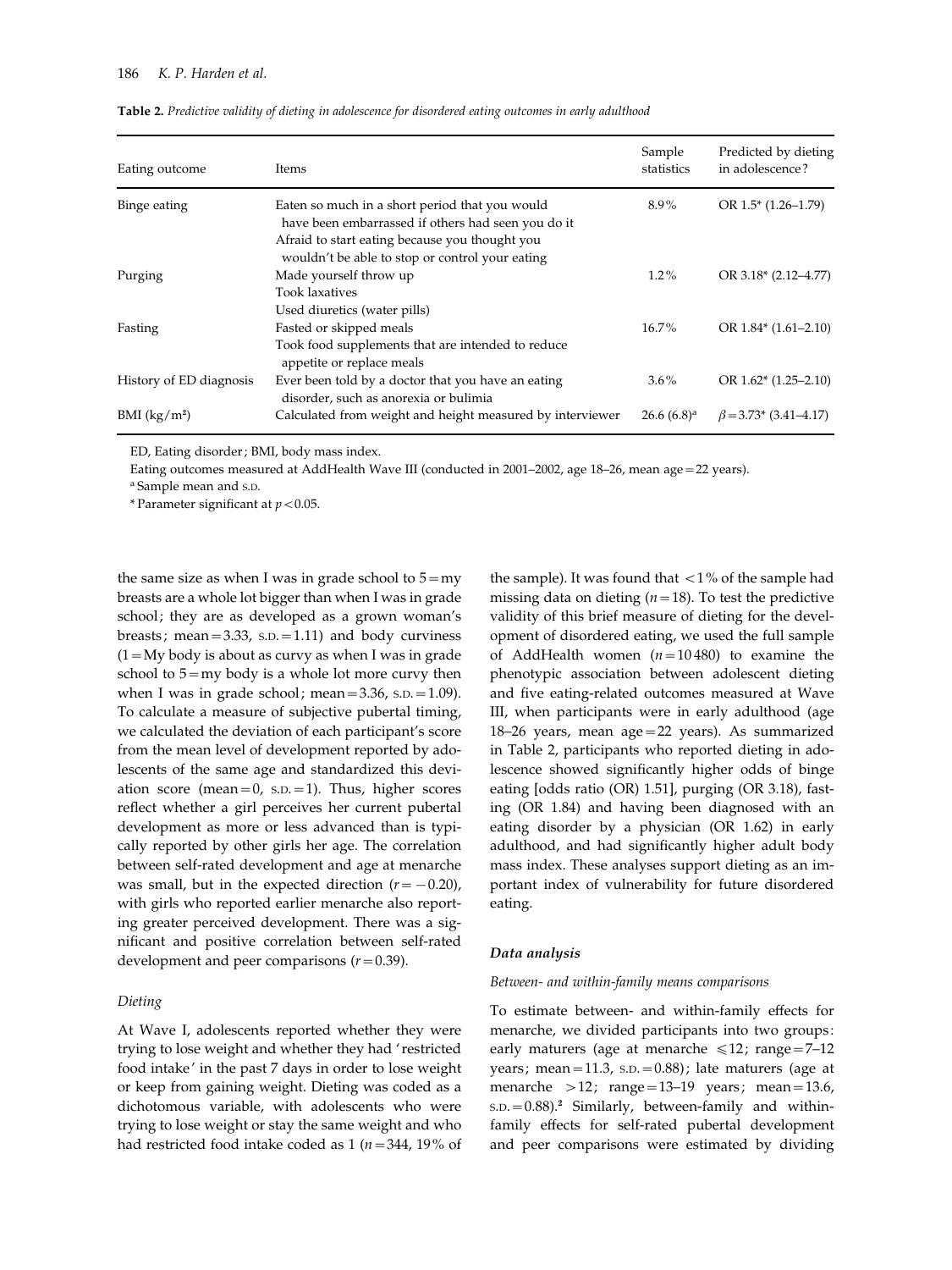

Fig. 1. Behavioral genetic model for age at menarche, perceived pubertal development and disordered weight control behaviors. A, Additive genetic; C, shared environment; E, non-shared environment. All A, C and E components are standardized (mean=0, S.D.=1). Only one sister per pair is illustrated. Correlations between A components in first and second sister per pair are fixed according to genetic theory (1.0 in monozygotic twin pairs, 0.5 in dizygotic twin and full sibling pairs, 0.25 in half-sibling pairs, 0.125 in cousins and 0 in non-biological related pairs). Correlation between C components is fixed to 1.0; correlations between E components are fixed to 0. Age and race/ethnicity used as statistical covariates in all models (not shown).

participants based on scores above or below the sample mean. The between-family effect was estimated by comparing the rate of dieting in girls from families where both sisters were concordant for early maturation with families where both sisters were concordant for late pubertal maturation. Thus, the betweenfamily effect compares unrelated individuals and is comparable to epidemiological associations that do not control for genetic and environmental differences between families. In contrast, the within-family effect was estimated by comparing sisters who were discordant for early versus late maturation. [Sisters who were classified as discordant for early versus late menarche differed in their age at menarche, on average, by 2.13  $(S.D. = 1.16, range=1-7)$  years.] This tests whether a girl who experiences puberty earlier than her sister exhibits a correspondingly higher risk for dieting than her sister. To the extent that sisters are genetically similar, this within-family comparison controls for genetic differences between families (Dick et al. 2000), plus all environmental factors shared by sisters raised in the same home (e.g. race/ethnicity, socio-economic status, family structure, etc., commonly referred to as the shared environment). If the magnitude of the within-family effect is attenuated relative to the between-family effect, it suggests that genetic and/or environmental factors shared by siblings in the same family account for the association between pubertal timing and dieting. In contrast, a significant withinfamily effect indicates that the association between pubertal timing and dieting persists even after a rigorous control for genetic and shared environmental background factors, as would be predicted by the maturation-disparity hypothesis.

## Behavioral genetic model

Behavioral genetic models decompose variance in a given phenotype into three components: additive genetic effects (A); shared environmental effects (C); non-shared environmental effects (E) (Neale & Cardon, 1992). The full behavioral genetic model is illustrated for one twin per pair in Fig. 1. Previous analyses of this dataset (Ge et al. 2007; Harden & Mendle, in press) found that shared environmental influences on both measures of pubertal timing were minimal and could be fixed to zero without significant decrement in model fit. This minimal contribution of the shared environment is evident in the sibling pair correlations for menarche and perceived development (Table 1). Thus, only additive genetic and non-shared environmental influences on pubertal timing were estimated. The key parameters in this model are the regressions of dieting on the A and E components of the three measures of pubertal timing. The regressions of dieting on the A components test whether genes influencing the timing of pubertal development also influence girls' propensity for dieting. For example, if genes related to ovarian hormone receptors influenced both age at menarche and risk for dieting, this common genetic influence would be reflected in the regressions of dieting on the A component of age at menarche. In contrast, the regressions on the E components of each measure of pubertal timing test whether sisters who differ in their pubertal timing also differ in their dieting. If, as predicted by the maturation-disparity hypothesis, the association between early pubertal timing and elevated risk for eating-related pathology is due to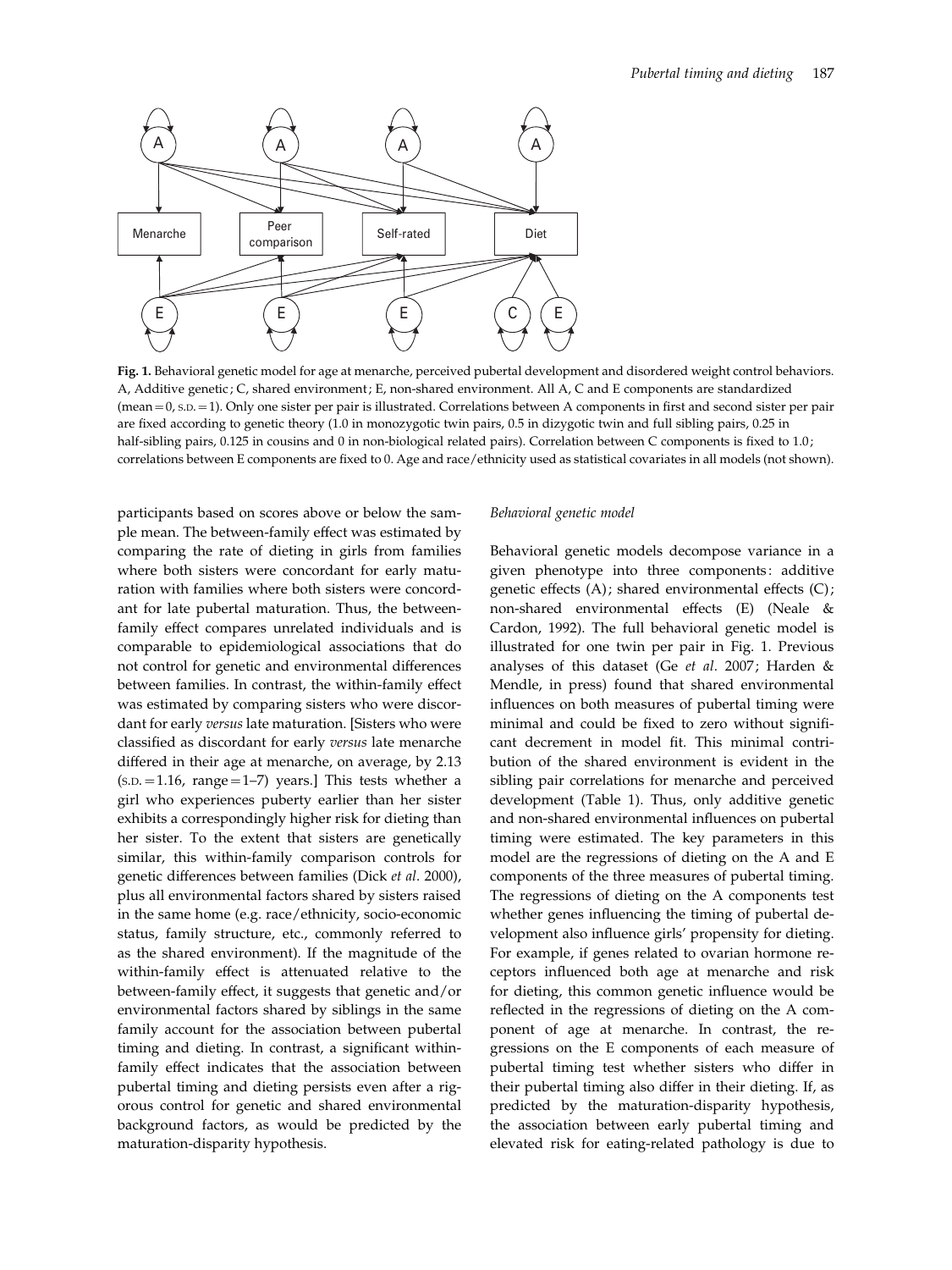

Fig. 2. (a) Between-family and (b) within-family effects of pubertal timing on dieting, by measure of pubertal development. Girls classified as earlier maturers based on age at menarche <12 years ; self-rated pubertal development greater than the mean for chronological age; peer comparison  $>3$  (look older than some/most other same-aged girls). Bars represent  $\pm 1$  s.E. All comparisons between earlier maturers and later maturers are statistically significant at  $p$  <0.05, except for the within-family effect of menarche.

socio-environmental experiences, this would be reflected in the E path.

All models included race/ethnicity and chronological age as statistical covariates and were fit using the statistical program MPlus (Muthén and Muthén, 1998–2010). Model fit was evaluated using root mean square error of approximation (RMSEA) (Steiger, 1990; Browne & Cudeck, 1993). RMSEA values up to 0.08 represent reasonable errors of approximation.

## Results

#### Between- and within-family means comparisons

The between-family effects are shown in Fig. 2a and the within-family effects are shown in Fig. 2b. Consistent with previous epidemiological research, girls from families where both sisters were early maturers were significantly more likely to report dieting than girls from families where both sisters were later maturers. This between-family effect, which does not control for genetic and environmental background factors, was consistent across all measures of pubertal timing; regardless of whether a girl was classified as early maturing according to menarcheal age, self-reported pubertal development, or peer comparisons, earlier pubertal timing was associated with greater propensity for dieting.

A different pattern of results was evident for withinfamily effects, which compare sisters discordant for earlier versus later pubertal maturation. Most notably, sisters discordant for early menarche did not significantly differ from each other with regard to dieting (18.3% for earlier menarche versus 20.4% for later

menarche; likelihood ratio  $\chi^2$ =0.48,  $p$ =0.49). Thus, after controlling for background risks among sisters raised in the same home, the association between menarcheal age and dieting was no longer evident. In contrast, there were significant within-family effects for both girls' self-reported pubertal development (likelihood ratio  $\chi^2$ =13.16,  $p$  < 0.01) and girls' peer comparisons of pubertal development (likelihood ratio  $\chi^2$ =14.37,  $p$  < 0.01). Taken together, these results suggest that different measures of pubertal timing may be associated with elevated risk for dieting via different mechanisms, with girls' subjective perceptions of puberty associated with dieting via a non-shared environmental pathway and menarche associated with dieting via common genetic influences.

## Behavioral genetic model

Standardized parameter estimates from the behavioral genetic model are summarized in Table 3 (comparative fit index =  $0.88$ , RMSEA =  $0.04$ ). Individual differences in age at menarche were influenced by both genetic and non-shared environmental factors, with a heritability of  $60\%$  (h = 0.78). The commonality between age at menarche and the subjective measures of pubertal timing was entirely due to genetic influences  $(A_{\text{meparable}} \rightarrow \text{peer} \text{ comparison}=-0.36; A_{\text{meparable}} \rightarrow$ self-reported puberty  $=$  -0.20); the non-shared environmental paths between objective and subjective measures of pubertal timing were not significant. In other words, the environmental influences on girls' subjective ratings of their own pubertal timing were independent of environmental influences on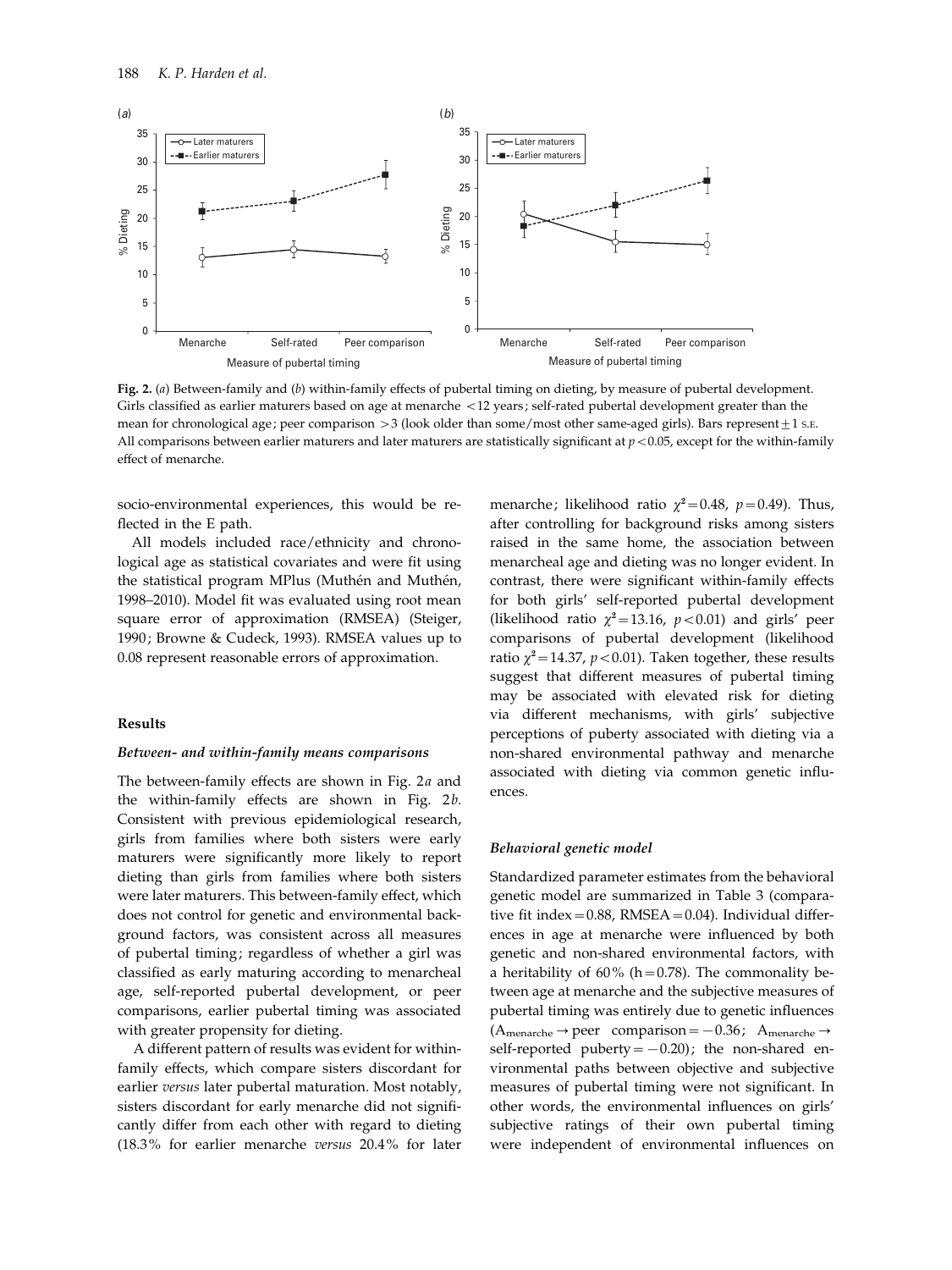|                    | Age at menarche    |                | Peer comparison  |                | Self-rated puberty |                | Dieting    |                |                  |
|--------------------|--------------------|----------------|------------------|----------------|--------------------|----------------|------------|----------------|------------------|
|                    |                    |                |                  |                |                    | C T 1          |            |                | ш                |
| Age at Menarche    | $0.78* (0.03)$     | $0.63* (0.04)$ |                  |                |                    |                |            |                |                  |
| Peer Comparison    | $-0.36^{*}(0.05)$  | 0.03(0.06)     | $0.51*$ (.05)    | $0.78* (0.04)$ |                    |                |            |                |                  |
| Self-Rated Puberty | $-0.20^{*}$ (0.06) | $-0.09(0.06)$  | $0.30^{*}(0.08)$ | $0.17* (0.05)$ | $0.49* (0.06)$     | $0.77* (0.03)$ |            |                |                  |
| Dieting            | $-0.21$ * $(0.08)$ | 0.13(0.10)     | $-0.04(0.12)$    | $0.19* (0.07)$ | 0.07(0.13)         | 0.12(0.08)     | 0.26(0.42) | $0.56* (0.10)$ | $0.71*$ $(0.14)$ |

**Table 3.** Standardized parameter estimates from behavioral genetic model of pubertal timing and dieting

variable on the genetic or environmental component of the column variable. Parameters in bold font (also noted with \*) were significant at p<0.05. ariable on the genetic or environmental component of the column variable. Parameters in bold font (also noted with \*) were significant at  $p < 0.05$ 

Pubertal timing and dieting 189

menarcheal age. The genetic path between menarche and dieting was significant  $(A_{\text{menarche}} \rightarrow$  dieting=  $-0.21$ ,  $p = 0.01$ ), whereas the non-shared environmental path was not ( $E_{\text{meanche}} \rightarrow \text{dieting}=0.13$ ,  $p=$ 0.22). This pattern of results indicates that the elevated risk for dieting seen among ' objectively' early maturing girls can be entirely attributed to common underlying genetic risks that influence both phenotypes. Overall, 4.4% of the variance in dieting could be attributed to genetic variation in menarcheal age.

The residual variance (unique of menarcheal age) in peer comparisons of pubertal timing was due to both genetic (30%) and non-shared environmental (70%) influences (Table 3, column 2). Peer comparisons of pubertal timing were associated with dieting only through a non-shared environmental path  $(E_{\text{meanche}} \rightarrow \text{dieting} = 0.13, p < 0.05)$ , while common underlying genetic influences did not contribute to the association between peer comparisons of pubertal timing and dieting. Finally, as summarized in the third column of Table 3, unique variation in self-rated pubertal development was predominantly due to nonshared environmental differences between siblings (71%), plus some genetic variance (29%). Notably, self-rated pubertal development, when controlling for age at menarche and girls' peer comparisons, did not uniquely predict dieting. Overall, subjective and objective measures of pubertal timing accounted for 12% of the total variance in dieting in adolescence (calculated as the sum of the squared paths from the genetic and environmental components of the three measures of pubertal timing).

## Discussion

Girls who mature earlier than their peers are at risk for excessive dieting and other forms of disordered eating. However, understanding the mechanisms underlying these associations has been hampered by difficulty discriminating between genetic vulnerabilities that precipitate early maturation and the social environments faced by early maturing girls. By comparing sisters of varying degrees of genetic relatedness, the current study offers a more nuanced understanding of the relative roles of environmental experience and genetic risk in the association between pubertal timing and dieting in adolescence. Overall, our results suggest that early maturing girls face dual sources of risk. First, the same genes that predispose girls to objectively early maturation also increase dieting. Second, to the extent that girls perceive their own bodies to be more mature than their peers', this peer comparison confers an additional, environmentally mediated risk for dieting.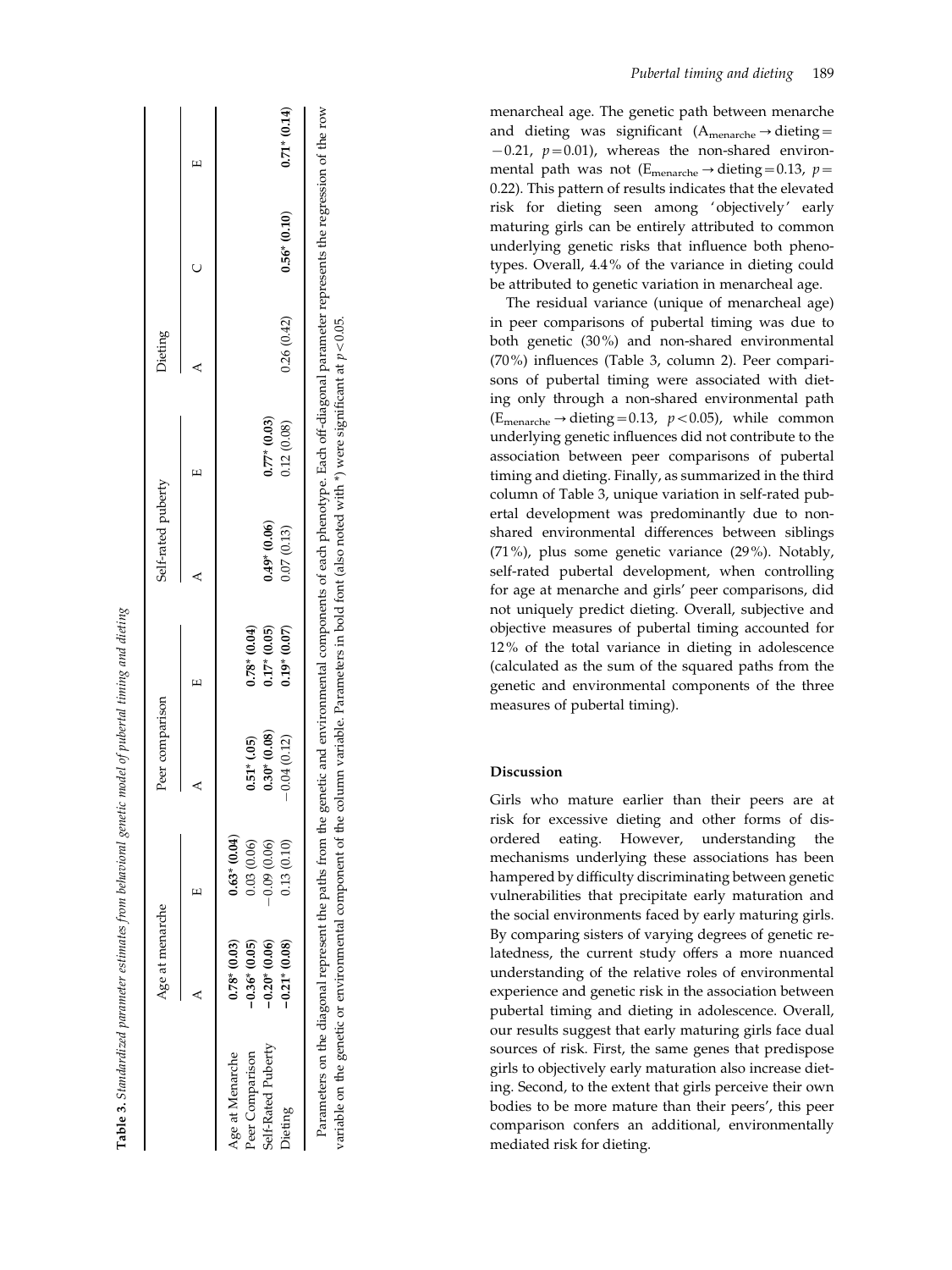Specifically, our results indicate that the association between menarcheal age and dieting in adolescence is entirely due to common underlying genes. This pattern of results suggests that objectively early pubertal maturation is a marker for underlying genetic vulnerabilities. Genes involved in ovarian hormone synthesis and hormone receptors are promising candidates for explaining this association, as previous research has linked ovarian hormone genes to both eating disorders (Klump & Culbert, 2007) and food intake (Asarian & Geary, 2006; Edler et al. 2007; Klump et al. 2008), as well as individual differences in menarche (e.g. Stavrou et al. 2002, 2006; Gorai et al. 2003; Mitchell et al. 2008).

In contrast, subjective pubertal timing – whether a girl perceives herself as more pubertally advanced than other girls her age – is associated with dieting via a non-shared environmental pathway. There are myriad non-shared environmental experiences that may contribute to this association, and exploring mediators would be a fruitful avenue for future research. One hypothesis is that the girls' who perceive themselves (accurately or inaccurately) as more physically mature than their peers may be more likely to pursue dating or sexual relationships, which have been identified as important for the association between pubertal timing and eating-related problems (Smolak et al. 1993; Cauffman & Steinberg, 1996). Alternatively, these non-shared environmental effects could be mediated by body dissatisfaction, provoked by perceived differences between oneself and one's peers.

In addition to peer comparisons, the current study also examined girls' self-rated level of pubertal development. Although clearly related, there are important conceptual differences between these subjective measures of pubertal timing. The peer comparison measure represents the extent to which a girl perceives herself as more mature than she perceives other girls. The self-rated measure represents the extent to which a girl perceives herself as more mature than other girls her age perceive themselves. Notably, the peer comparison measure had the strongest association with dieting in adolescence, whereas self-rated pubertal development was not uniquely associated with dieting. This suggests that a girl's perception of betweenperson differences (e.g. 'I am more developed than other girls') may be a more important determinant of environmental risk for disordered eating than a girl's perception of within-person change ('I am more developed than I used to be').

We found minimal effects of the shared environment on both objective and subjective pubertal timing. Certainly, there has been a secular decline in the average at menarche among girls in industrialized

nations (e.g. Hwang et al. 2003), indicating the importance of macro-environmental determinants of pubertal timing. The lack of shared environmental influence in the current study may be due to minimal between-family variation in nutritional status. That is, within a modern US sample, being sufficiently underweight to delay menarche may reflect within-family differences in dietary restriction or athletic pursuits rather than between-family differences in wealth or access to adequate nutrition.

The AddHealth participants were older than is typical for a study of pubertal development; thus, objective pubertal timing was measured using retrospective reports of age at menarche. However, bodily changes important for the development of dieting (e.g. breast changes, increases in body weight) occur months or years before menarche. This temporal gap may account, in part, for the modest agreement between girls' self-rated pubertal development and their age at menarche. At the same time, the age of the AddHealth participants suggests that the effects of early pubertal timing may be relatively enduring in adolescence, as a number of previous studies have suggested (e.g. Graber et al. 2004; Zehr et al. 2007). Zehr et al. (2007) hypothesized that the relatively long-term effects of early pubertal timing were due to the organizational effects of gonadal steroid hormones on brain development during adolescence. This explanation suggests the possibility that early pubertal timing activates enduring genetic vulnerabilities for eating-related problems. Previous behavioral genetic studies have found that pubertal status modifies genetic influences on disordered eating, with greater genetic variance evident among postpubertal versus pre-pubertal adolescents. However, no previous study has tested a moderation effect with pubertal timing, i.e. whether early maturing girls show persistently higher genetic variance in disordered eating than girls who mature at a later chronological age.

The measures of eating behavior in AddHealth are limited by their brevity. Obviously, there are important distinctions between occasional dieters and adolescents who severely restrict their food intake. Future research is necessary to examine whether the current associations generalize to more extreme forms of restriction. Moreover, self-report measures of dietary restraint have poor concordance with actual caloric intake and may be more appropriately considered a measure of eating intentions (Stice et al. 2004). Nevertheless, consistent with previous prospective studies (Jacobi et al. 2004; Stice et al. 2010), the brief measure of adolescent dieting used in these analyses predicted a variety of disordered eating behaviors 7 years later, when participants were in early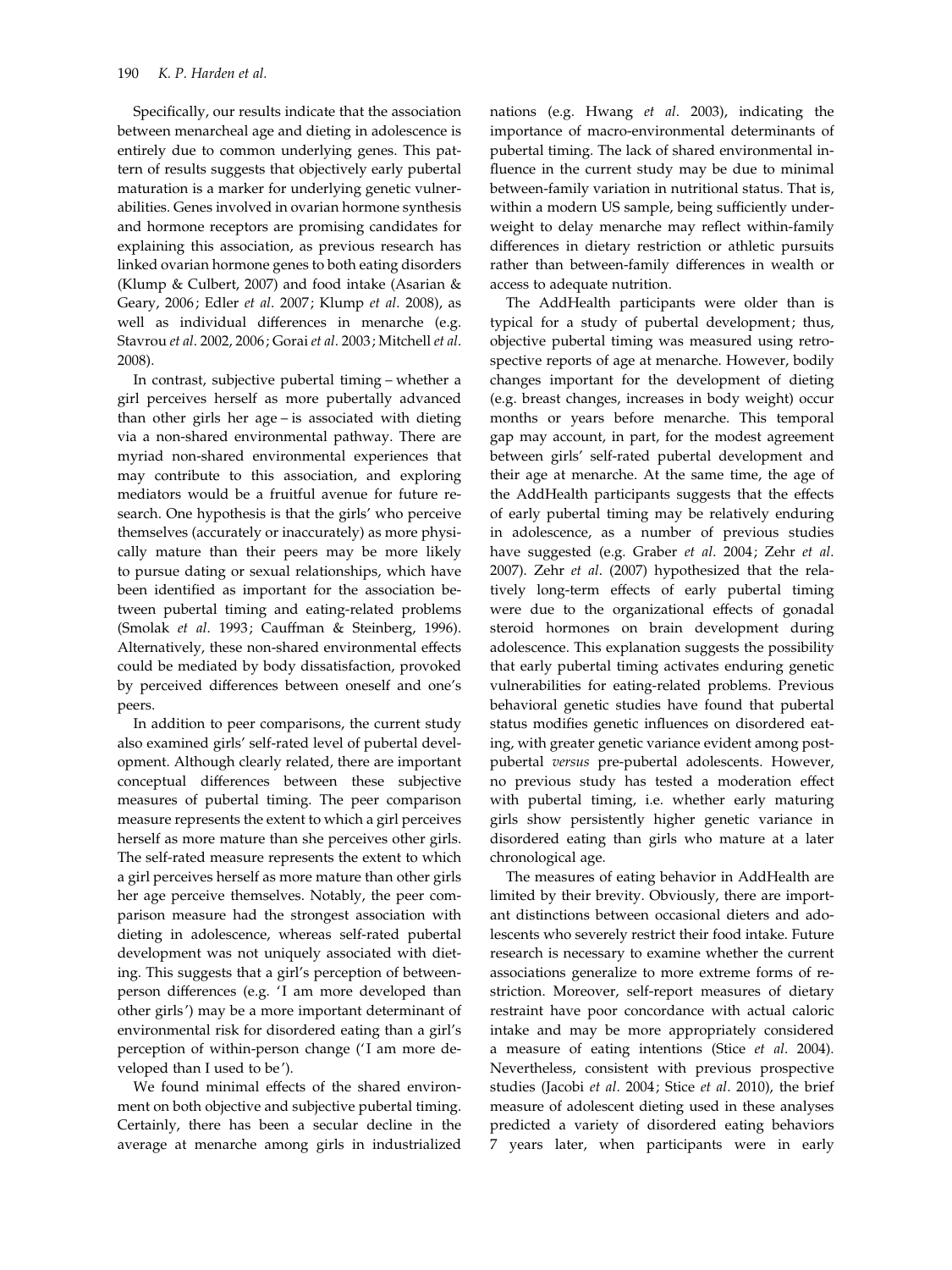adulthood, suggesting that the current analyses describe an outcome of clinical significance.

Current clinical interventions, including those for eating pathology, often seek to modify distorted selfperceptions to ameliorate symptom presentation. While this study indicates that genetic differences in the timing of pubertal maturation are important for girls' differential risk for dieting, it is also clear that girls' self-perceptions – particularly comparisons with peers – constitute an independent and environmentally mediated mechanism of risk for dieting among adolescent girls.

## Acknowledgements

Dr Paige Harden is a Faculty Research Associate of the Population Research Center at the University of Texas at Austin, which is supported by a center grant from the National Institute of Child Health and Human Development (5-R24-HD042849). This research uses data from Add Health, a program project designed by J. Richard Udry, Peter S. Bearman and Kathleen Mullan Harris, and funded by a grant P01-HD31921 from the Eunice Kennedy Shriver National Institute of Child Health and Human Development, with cooperative funding from 17 other agencies. Special acknowledgment is due Ronald R. Rindfuss and Barbara Entwisle for assistance in the original design. Persons interested in obtaining data files from Add Health should contact Add Health, Carolina Population Center, 123 W. Franklin Street, Chapel Hill, NC 27516–2524 (addhealth@unc.edu). No direct support was received from grant P01-HD31921 for this analysis.

#### Declaration of Interest

None.

#### **Notes**

<sup>1</sup> Given that menarche occurs relatively late in the process of pubertal development, girls who had not yet experienced menarche were nevertheless already likely experiencing pubertal change. That is, pre-menarcheal is not synonymous with pre-pubertal. Thus, we consider information on girls' eventual age of menarche to be a meaningful index of pubertal timing even for girls who were, at the time of the Wave I assessment, pre-menarcheal. To check that the inclusion of girls who were pre-menarcheal at Wave I did not bias our results, we conducted a series of follow-up analyses that excluded these 74 participants. Results from means comparisons and behavioral genetic models were unchanged (complete results available from first author).

<sup>2</sup> Previous research has used various cut-offs to categorize 'early' pubertal maturation; we chose 12 years as the cut-off because it was close to the mean menarcheal age in the full sample, thus yielding groups of approximately equal size. This choice is consistent with classifications used by numerous previous studies (e.g. Stattin & Magnusson, 1990; Caspi & Moffitt, 1991; Deardorff et al. 2005). Ultimately, any dichotomization of menarche into 'early' versus 'late' is to some degree arbitrary and our subsequent, more rigorous behavioral genetic analyses therefore examine both menarche and perceived development as continuous variables.

## References

- Asarian L, Geary N (2006). Modulation of appetite by gonadal steroid hormones. Philosophical Transactions of the Royal Society – Biological Science 361, 1251–1263.
- Bethea CL, Lu NZ, Gundlah C, Streicher JM (2002). Diverse actions of ovarian steroids in the serotonin neural system. Frontiers in Neuroendocrinology 23, 41–100.
- Blyth DA, Simmons JK, Zakin DF (1985). Satisfaction with body image for early adolescent females : the impact of pubertal timing within different school environments. Journal of Youth and Adolescence 14, 207–225.
- Browne MW, Cudeck R (1993). Alternative ways of assessing model fit. In Testing Structural Equation Models. (ed. K. A. Bollen and J. S. Long). Sage Publications, Inc.: Newbury Park, CA.
- Bulik CM, Sullivan PF, Kendler KS (1998). Heritability of binge-eating and broadly defined bulimia nervosa. Biological Psychiatry 12, 1210–1218.
- Bulik CM, Sullivan PF, Wade TD, Kendler KS (2000). Twin studies of eating disorders : a review. International Journal of Eating Disorders 27, 1–20.
- Casper RC, Offer D (1990). Weight and dieting concerns in adolescents, fashion or symptom ? Pediatrics 86, 384–390.
- Caspi A, Moffitt TE (1991). Individual differences are accentuated during periods of social change: the sample case of girls at puberty. Journal of Personality and Social Psychology 61, 157–168.
- Cauffman E, Steinberg L (1996). Interactive effects of menarcheal status and dating on dieting and disordered eating among adolescent girls. Developmental Psychology 32, 631–635.
- Culbert KM, Burt SA, McGue M, Iacono WG, Klump KL (2009). Puberty and the genetic diathesis of disordered eating attitudes and behaviors. Journal of Abnormal Psychology 118, 788–796.
- Deardorff J, Gonzales NA, Christopher FS, Roosa MW, Millsap RE (2005). Early puberty and adolescent pregnancy : the influence of alcohol use. Pediatrics 116, 1451–1456.
- Dick DM, Johnson JK, Viken RJ, Rose RJ (2000). Testing between-family associations in within-family comparisons. Psychological Science 11, 409–413.
- Dorn L, Dahl RE, Woodward HR, Biro F (2006). Defining the boundaries of early adolescence : a user's guide to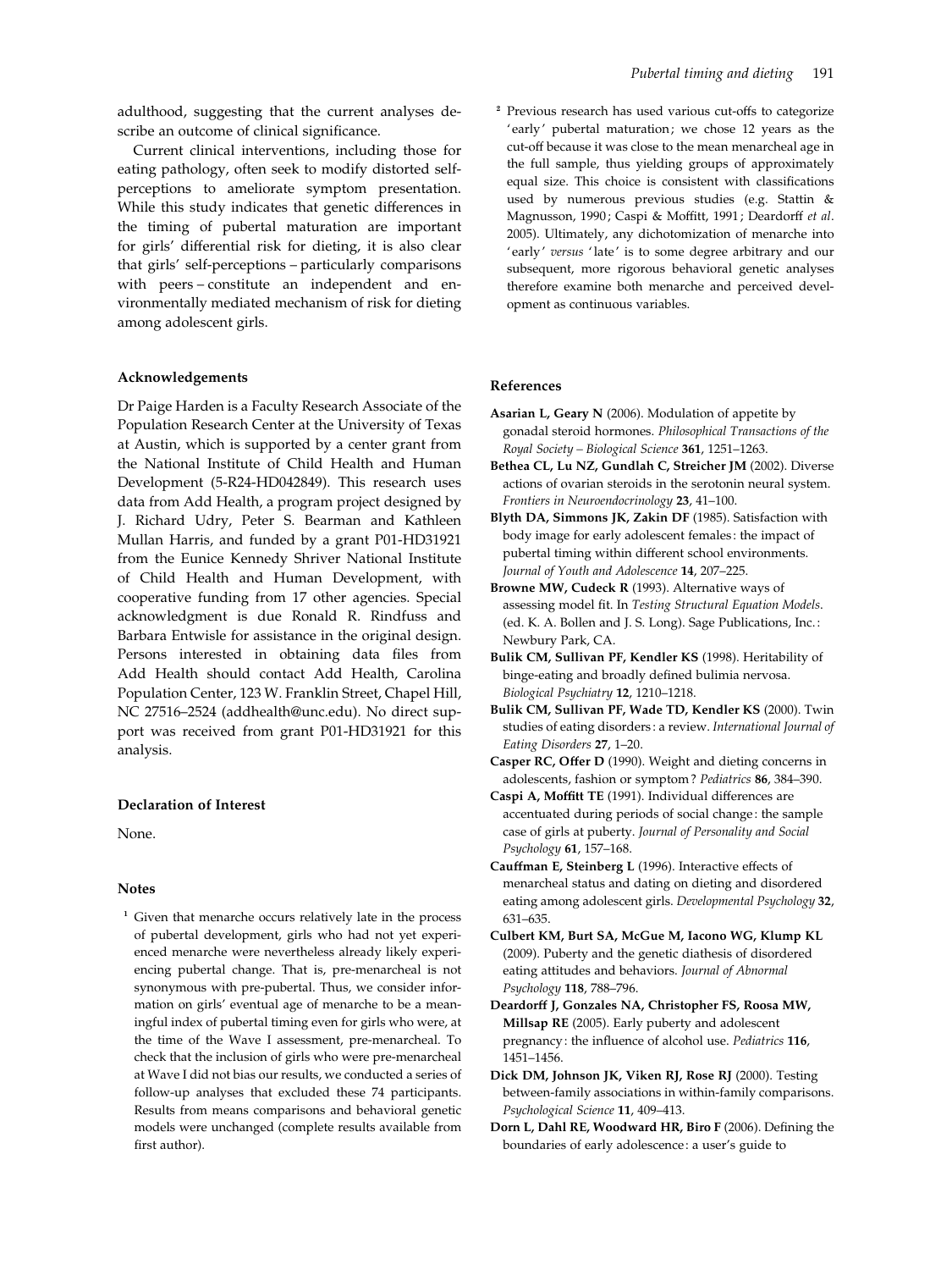assessing pubertal status and pubertal timing in research with adolescents. Applied Developmental Science 10, 30–56.

Edler C, Lipson SF, Keel PK (2007). Ovarian hormones and binge eating in bulimia nervosa. Psychological Medicine 37, 131–141.

Elks CE, Perry JR, Sulem P, et al. (2010). Thirty new loci for age at menarche identified by a meta-analysis of genomewide association studies. Nature Genetics 42, 1077–1085.

Fairburn C, Welch S, Doll H (1997). Risk factors for bulimia nervosa : a community based case control study. Archives of General Psychiatry 54, 509–517.

French SA, Story M, Downes B, Resnick MD, Blum RW (1995). Frequent dieting among adolescents : psychosocial and health behavior correlates. American Journal of Public Health 85, 695–710.

Ge X, Natsuaki MN (2009). In search of explanations for early pubertal timing effects on developmental psychopathology. Current Directions in Psychological Science 18, 327–331.

Ge X, Natsuaki MN, Neiderhiser JM, Reiss D (2007). Genetic and environmental influences on pubertal timing : results from two national sibling studies. Journal of Research on Adolescence 17, 767–788.

Gorai I, Tanaka K, Inada M, Morinaga H, Uchiyama Y, Kikuchi R, Chaki O, Hirahara F (2003). Estrogenmetabolizing gene polymorphisms, but not estrogen receptor- $\alpha$  gene polymorphisms, are associated with the onset of menarche in health postmenopausal Japanese women. Journal of Clinical Endocrinology and Metabolism 88, 799–803.

Graber JA, Brooks-Gunn J, Paikoff RL, Warren MP (1994). Prediction of eating problems : an 8-year study of adolescent girls. Developmental Psychology 30, 823–834.

Graber JA, Seeley JR, Brooks-Gunn J, Lewinsohn PM (2004). Is pubertal timing associated with psychopathology in young adulthood ? Journal of the American Academy of Child and Adolescent Psychiatry 43, 718–726.

Guo Y, Xiong DH, Yang TL, Guo YF, Recker RR, Deng HW (2006). Polymorphisms of estrogen-biosynthesis genes CYP17 and CYP19 may influence age at menarche : a genetic association study in Caucasian females. Human Molecular Genetics 15, 2401–2408.

Harden KP, Mendle JE (in press). Gene-environment interplay in the association between pubertal timing and delinquent behavior in adolescent girls. Journal of Abnormal Psychology.

Harris KM, Halpern CT, Smolen A, Haberstick BC (2006). The National Longitudinal Study of Adolescent Health (AddHealth) twin data. Twin Research and Human Genetics 9, 988–997.

Hwang JY, Shin C, Frongillo EA, Shin KR, Jo I (2003). Secular trends in age at menarche for South Korean women born between 1920 and 1986: the Ansan study. Annals of Human Biology 3, 434–442.

Jacobi C, Hayward C, de Zwaan M, Kraemer HC, Agras WS (2004). Coming to terms with risk factors for eating disorders : application of risk terminology and suggestions for a general taxonomy. Psychological Bulletin 130, 19–65.

Jacobson KC, Rowe DC (1999). Genetic and environmental influences on the relationships between family

connectedness, school connectedness, and adolescent depressed mood. Developmental Psychology 35, 926–939.

Kadlubar FF, Berkowitz GS, Delongchamp RR, Wang C, Green BL, Tang G, Lamba J, Schuetz E, Wolff MD (2003). The CYP3A4\*1B variant is related to the onset of puberty, a known risk factor for the development of breast cancer. Cancer Epidemiology, Biomarkers, and Preventions 12, 327–331.

Keel PK, Baxter MG, Heatherton TF, Joiner TF (2007). A 20-year longitudinal study of body weight, dieting, and eating disorder symptoms. Journal of Abnormal Psychology 116, 422–432.

Keel PK, Fulkerson JA, Leon GR (1997). Disordered eating precursors in pre- and early adolescent girls and boys. Journal of Youth and Adolescence 26, 203–216.

Klump KL, Culbert KM (2007). Molecular genetic studies of eating disorders : current status and future directions. Current Directions in Psychological Science 16, 37–41.

Klump KL, Keel PK, Culbert KM, Edler C (2008). Ovarian hormones and binge eating: exploring associations in community samples. Psychological Medicine 38, 1749–1757.

Klump KL, Keel PK, Sisk C, Burt SA (2010). Preliminary evidence that estradiol moderates genetic influences on disordered eating attitudes and behaviors during puberty. Psychological Medicine 40, 1745–1753.

Klump KL, McGue M, Iacono WG (2003). Genetic relationships between personality and eating attitudes and behaviors. Journal of Abnormal Psychology 111, 380–389.

Klump KL, Perkins PS, Burt AS, McGue M, Iacono WG (2007). Puberty moderates genetic influences on disordered eating. Psychological Medicine 37, 627–634.

Long JR, Xu H, Zhao LJ, Shen H, Liu YJ, Xiong DH, Liu P, Xiao P, Liu Y, Dvornyk V, Li J, Recker R, Deng H (2005). The estrogen receptor  $\alpha$  gene is linked and/or associated with age of menarche in different ethnic groups. Journal of Medical Genetics 42, 796–800.

McCabe MP, Ricciardelli LA (2004). A longitudinal study of pubertal timing and extreme body change behaviors among adolescent boys and girls. Adolescence 39, 145–166.

McClintock M, Herdt G (1996). Rethinking puberty : the development of sexual attraction. Current Directions in Psychological Science 5, 178–183.

Mazzeo SE, Mitchell KS, Bulik CM, Reichborn-Kjennerud T, Kendler KS, Neale MC (2009). Assessing the heritability of anorexia nervosa symptoms using a marginal maximal likelihood approach. Psychological Medicine 39, 463–473.

Mitchell ES, Farin FM, Stapleton PL, Tsai JM, Tao EY, Smith-DiJulio K, Woods NF (2008). Association of estrogen-related polymorphisms with age at menarche, age at final menstrual period, and stages of the menopausal transition. Menopause : The Journal of the North American Menopause Society 15, 105–111.

Mussell MP, Mitchell JE, Fenna CJ, Crosby RD, Miller JP, Hoberman HM (1997). A comparison of onset of eating versus dieting in the development of bulimia nervosa. International Journal of Eating Disorders 21, 353–360.

Mustanski BS, Viken RJ, Kaprio J, Pulkkinen L, Rose RJ (2004). Genetic and environmental influences on pubertal development: longitudinal data from Finnish twins at ages 11 and 14. Developmental Psychology 40, 1188–1998.